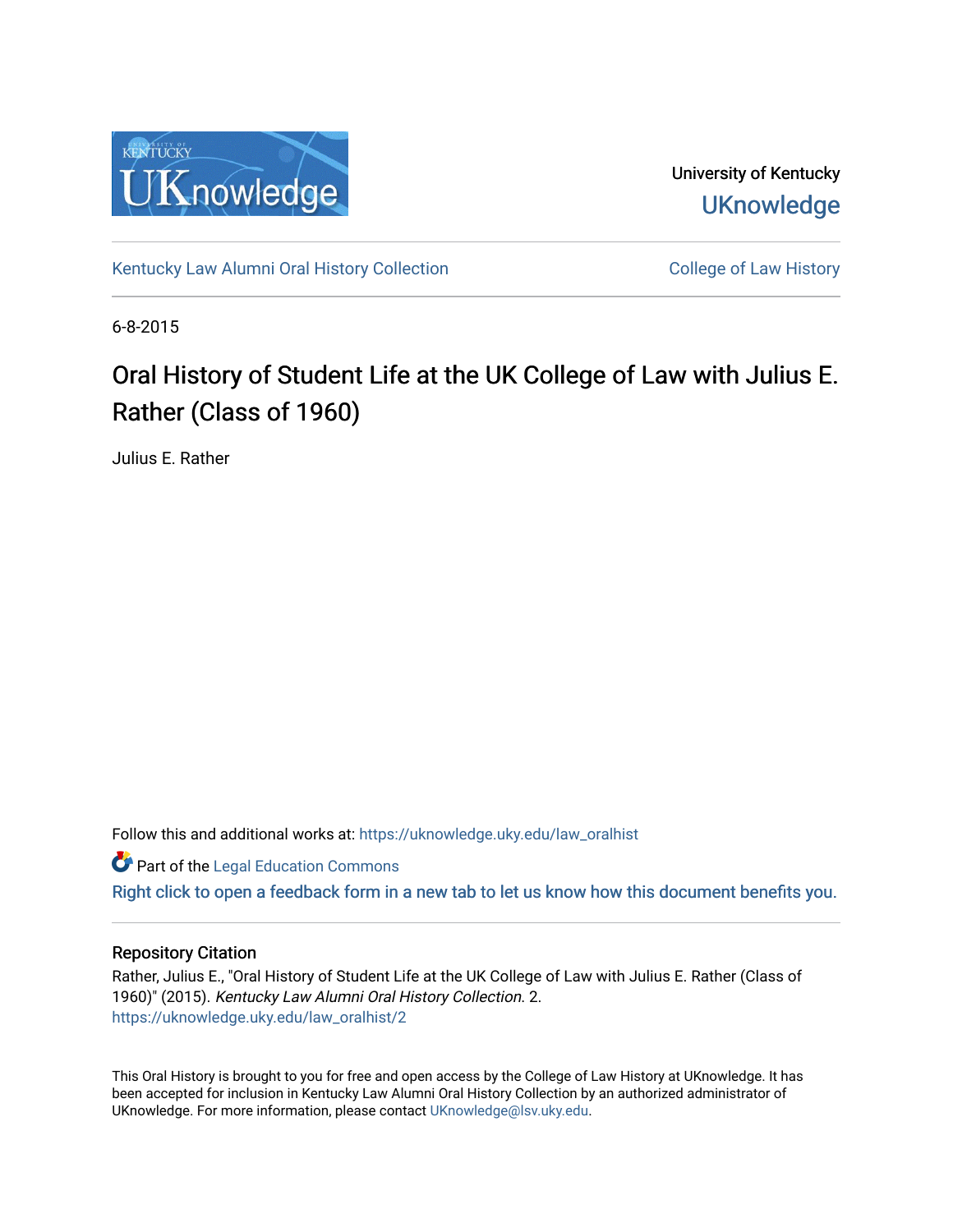

Kentucky Law Alumni Oral History Collection | UKnowledge Interview with Julius E. Rather (Class of 1960) Page 1 of 14

| Interviewee: | Julius E. Rather (Class of 1960)                                       |
|--------------|------------------------------------------------------------------------|
| Interviewer: | Franklin L. Runge                                                      |
| Date:        | June 8, 2015                                                           |
| Location:    | Law Offices of Denney, Morgan, Rather & Gilbert in Lexington, Kentucky |

*This transcription is non-strict verbatim, meaning that is does not include all utterances (e.g., Mm-hmm, uh-huh, umm, uh, etc.). The audio timestamp will be added before each paragraph. New paragraphs are started at every change of speaker or at every three minutes, whichever is earlier.*

0:00:03 Franklin L. Runge: This is the interview with Julius Rather on June 8th of 2015. We are in his law offices at Denney, Morgan, Rather and Gilbert on West Short Street in Lexington, Kentucky, and the interviewer is Franklin Runge. Thank you for taking time to be with me today. I just wanted to start with some questions about you and sort of where you grew up, and what your family was like, and then your decision to go into the legal profession.

0:00:45 Julius E. Rather: Okay. I was born in Scottsville, Kentucky, Allen County. My father was the county school superintendent, and my mother was a teacher. From the time I was in the fourth grade, I knew I would be a lawyer. I don't know why. My whole educational career was directed towards getting into law school. Graduating from law school becoming a lawyer. My mother and father were the first people to get college degrees in our family. We were a long line of tenant farmers and in 1950 we moved to Bowling Green. We moved from Scottsville with about 1,000 people to Bowling Green with about 11,000. Went to College High School, at a teacher training school, College High. And then I went to Western. Back then, you could get into law school with 90 hours. I only went to Western two and a half years. I was in the Army six months, and I got into law school with 90 and one half hours.

0:02:30 FR: Was there an application process, do you remember?

0:02:33 JR: No. I just came up and talked to Dean Matthews. And I always remember, the tuition in 1957 was \$87.50 a semester. I can't remember what the books were, but it was under \$50. And the money that I entered law school with was borrowed. My father had died in '57, and actually, I worked a couple years with Dorothy Salmon in the law library and worked one year supervising the club they had next to Lafferty, the educational dining room there, lived upstairs. I don't know if that building's still there or not. I don't know if the faculty hall's still there. Is it there?

0:04:00 FR: I'm not aware of the faculty hall still being there. I think that that is...

0:04:06 JR: It used to be a home. Is Lafferty still around?

0:04:13 FR: Well, I do not believe that the Lafferty building is still standing now.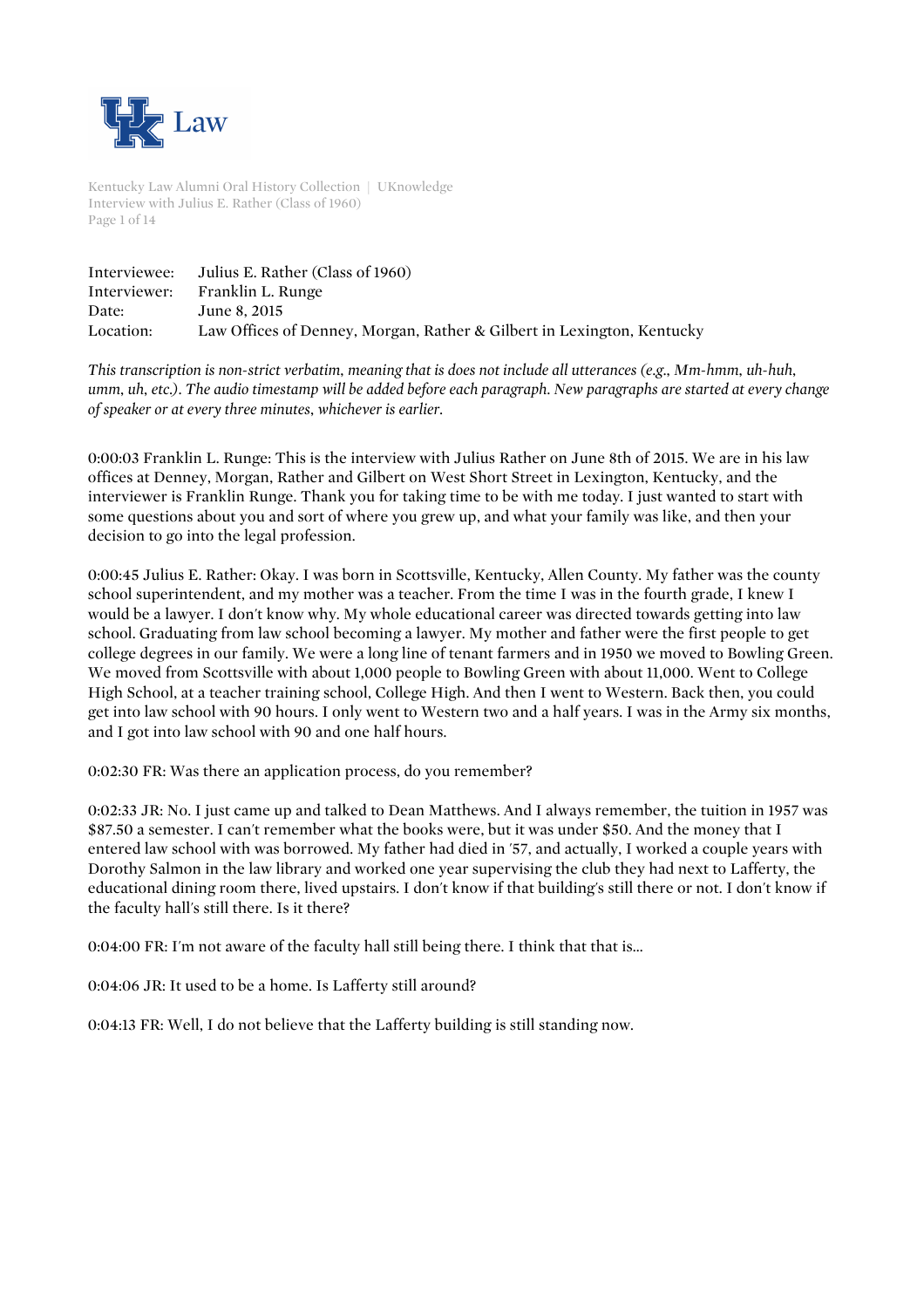

Kentucky Law Alumni Oral History Collection | UKnowledge Interview with Julius E. Rather (Class of 1960) Page 2 of 14

0:04:18 JR: Oh, okay. Well, I worked my way through law school. They didn't want you working, but I always had at least two jobs. One of the best was a house boy for a sorority which fed me, and I graduated in 1960. Became a law clerk for the old Court of Appeals, and after a year there, I became legal assistant to Governor Bert T. Combs. And stayed on for a short period of time with Governor Edward Breathitt and then Governor Combs and I came to Lexington and practiced law for four years until he took a position on the U.S. Sixth Circuit Court of Appeals, and practiced with Ed Denney. Ed Denney had run for Governor on a Republican ticket in 1955, I believe. The year Happy Chandler won. So, I practiced law with the Republican nominee and the Democratic nominee, and I've been in practice in Lexington ever since.

0:06:32 FR: When you attended the law school, you started in 1957, that is...

#### 0:06:37 JR: Yes, correct.

0:06:37 FR: Could you talk a little bit about the relationship with the other law students? Was it a close knit group or were you working two jobs and were just there studying and got out?

0:06:50 JR: No. They was close. 46 started in 1957. Of that 46, 16 graduated. And I apologize, but I've got a picture in front of Lafferty Hall of all but one of those 16, 15. I should've brought it. I'll probably make a copy and send it to you. We were extremely close.

0:07:37 FR: Was it competitive in the classroom? Or was it more relaxed and sort of everybody was on each others' side?

0:07:51 JR: Every semester we'd lose about three or four people. And if you were close to the bottom like I was, they were always nipping at your heels. Three or four would lose, three or four... Fact is, my senior year in law school, a guy flunked out. It was easy to get in. With 90 and a half hours, but it was hard to stay there once you got there. My problem was that school was always easy for me. I didn't have to study too hard. I always got B's, occasionally an A. I came to law school, had no history of writing, and the essay finals, I didn't do too well. So, Professor Richard Gilliam worked with me one whole semester on writing and my grades improved a whole letter. And he was so kind. His name was Whiskey Dick. Called him Whiskey Dick Gilliam. When the law students would have parties, he was always there. He could drink anybody under the table.

## [chuckle]

0:09:38 JR: And they told it and it's true. When he was drinking, he'd go home, he filled the bathtub with hot water, and he had a rest where he could hang his head and he'd go to sleep. And when the water would cool off it'd wake him up and he'd be alert, as if he had never gotten drunk. [chuckle] Back then we had Saturday classes. Do they still have Saturday classes?

#### 0:10:09 FR: No.

0:10:11 JR: Oh. An eight o'clock Saturday class after a party was not fully attended by everybody. And he would be teaching to about a half a classroom and everybody would be about half asleep, still hung over. Let me put it this way, we were still young enough we were learning how to drink. And some of us didn't handle it as well as others.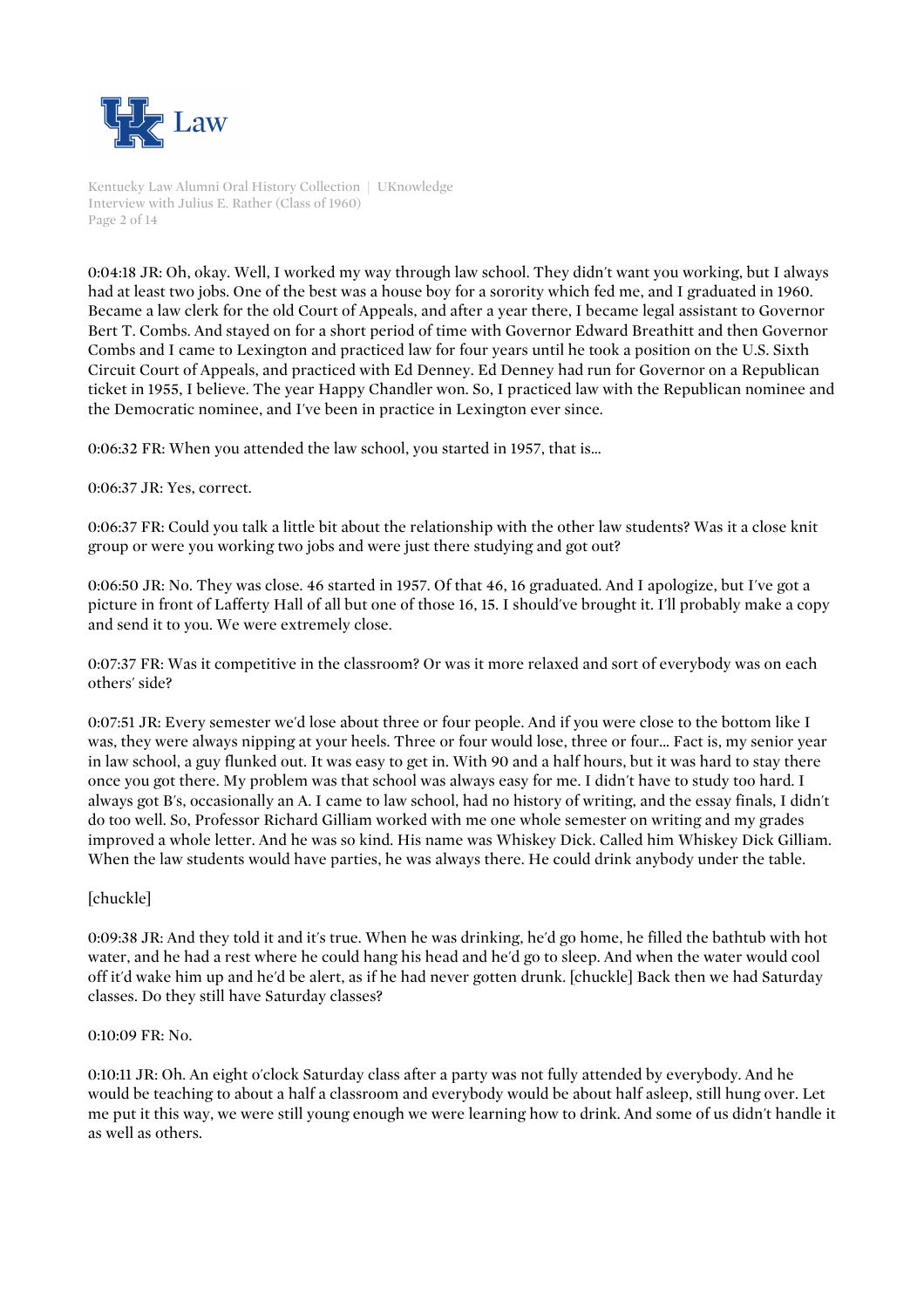

Kentucky Law Alumni Oral History Collection | UKnowledge Interview with Julius E. Rather (Class of 1960) Page 3 of 14

# 0:10:54 FR: What was the class schedule like? How many days were you... Six days a week then?

0:11:00 JR: Six days a week. We always had Saturday classes. And we'd have maybe... Not more than two classes a day. Occasionally, we would have a day with no classes. Do you want some stories now about some of the students?

0:11:32 FR: Yeah, if you...

0:11:33 JR: Okay. Governor John Y. Brown, Jr. was a sophomore when I started law school and he was a sophomore when I graduated. He was reportedly, and probably true, he ran an encyclopedia salesman group. It was reported he made \$25,000 a year like that, but he lost \$40,000 gambling. And one of my great stories, we had Professor Dukeminier. You might've heard of him. He taught a class on Future Interest, so we started the exam at eight o'clock, and at about 8:20, John Y. entered. He... A casual student, took maybe one or two classes a semester. He came in and everybody looked up and laughed and laughed, because this is typical John Y. He sat down, first thing his hand up and said, "Professor Dukeminier." He says, "Yes, Mr Brown?" He says, "Everybody's got their books." He said, "Well, that's because it's an open book exam." And we just laughed and laughed and laughed and laughed.

0:12:57 JR: And in about 10 minutes his hand went up and he says... Professor Dukeminier says, "Mr Brown?" He says, "Can I borrow your book?" [laughter] That was typical John Y. He would come in the night before an exam, I'd be working for Ms. Salmon in the library, and he'd wander in at 10:30 or 11 o'clock. We got an exam at eight o'clock the next morning, and he'd look around and he'd get a book, wander off, and he'd always write a C. I guess even a C student can become governor of Kentucky.

0:13:57 FR: So, that professor you kind of have a memory of his relationship was to student. Were there other professors that really... And you mentioned Gilliam, and his taking time to work with you, were there other sort of professors that stood out in your kind of memory? Roy Moreland taught Criminal Law. There was Paul Oberst...

0:14:23 JR: Oberst taught Constitutional Law. Dean Matthews taught Property One and Two. Professor Ham taught Contracts. The professor that taught Taxation, can't remember his name. My memory is not as good as it used to be.

0:14:52 FR: I have a list of the professors at the time. What I'll do is maybe see if any of them ring a... There was a Frederick Whiteside.

0:15:10 JR: That's who it was, Frederick Whiteside.

0:15:14 FR: Yeah. He and Paul Oberst, their picture is up in the faculty lounge. We have a nice photo of the two of them up there. There was a... Looks like a... Richard Gilliam you mentioned. And it's Jesse and is it Duke... How did you... Dukemine...

0:15:35 JR: Dukeminier.

0:15:37 FR: Dukeminier.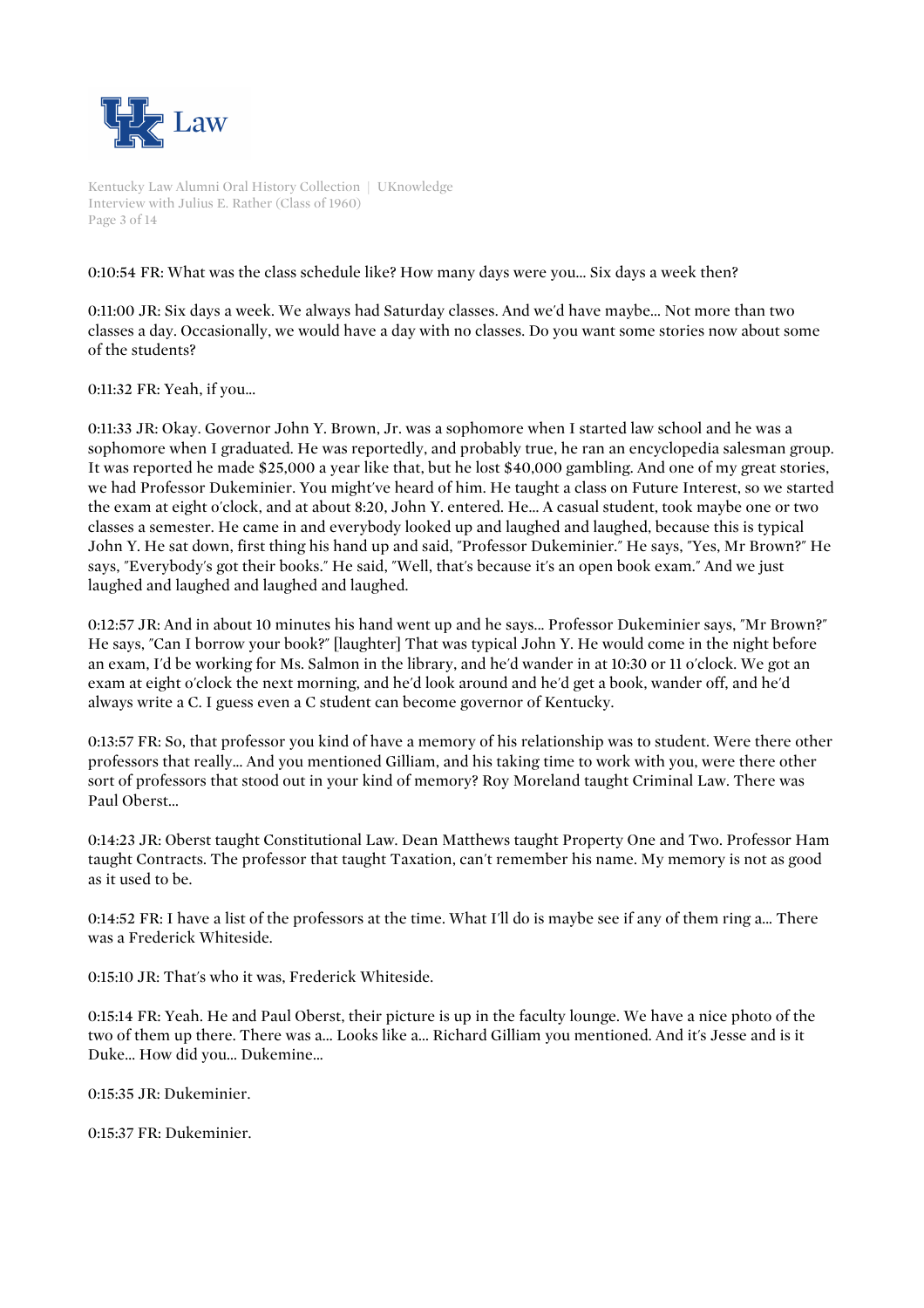

Kentucky Law Alumni Oral History Collection | UKnowledge Interview with Julius E. Rather (Class of 1960) Page 4 of 14

# 0:15:41 JR: Dukeminier, the Mississippi queer with the Ivy League veneer.

[chuckle]

0:15:46 FR: How did it go again? Say it again.

0:15:50 JR: The Mississippi queer with the Ivy League veneer.

0:15:53 FR: There you have it. His father, if I'm not mistaken, was very famous in the legal profession.

0:16:00 JR: Don't know anything about him.

0:16:01 FR: Really? 'Cause it's such an uncommon name, and there's a very famous trust and estate book that's written by a Jesse Dukeminier. That's not the junior. So, I think it was his father who wrote it. And then there's Burt Ham, Tom Lewis.

0:16:24 JR: Tom Lewis... My first day in law school, he was there. I never did have a class under him. But I looked around. I wore a suit. Going to law school, I had no idea what to expect, had a white shirt and tie. I was the only one back then that sat next to a guy with an old Army overcoat and hair sticking up. And I said, "That fella won't make it." Well, he did make it. He was about third in our class and had a wonderful career practicing law in Washington, DC. One of my more famous memories in law school, we used to sit on the front porch, and it had about two or three steps, a sidewalk leading up to it. And we would pitch pennies at a line that they had in the sidewalk. And the closest one to it would get all the pennies. And in 1959, we pitched pennies with Bobby Kennedy who was there to make a speech. And he had to borrow some pennies to pitch with us.

0:18:14 FR: Did he tell any good stories?

0:18:17 JR: Who, Bobby?

0:18:18 FR: Bobby.

0:18:18 JR: No, he was quiet. Which leads to one of my more famous memories. It was wintertime. And we had one old great big gawky kid, I can't remember his name. And the football team... It was snowing... And the football team, 20 or 30 of them were yelling and screaming and going en masse around the campus. So we decided to throw snowballs at 'em, and then lock the door where they couldn't get to us. And we looked at each other, without saying anything we knew what we were gonna do. We told him, said, "You go out there, and we'll let you throw the first snowball." He went out on the porch, got ahead, we backed off into the building. He threw that snowball and screamed at 'em, says, "Take that, you son of a bitches." And we locked the door where he couldn't get in. Pounded on the door, "God dammit, let me in. Let me in." And then he took off running. And in about 10 minutes he was pounding on the door, "Please let me in. Please let me in." And he'd run and the football team chased him all over that campus. [chuckle] Tricks we played...

0:19:49 FR: That is funny.

0:19:49 JR: Were not so funny sometimes.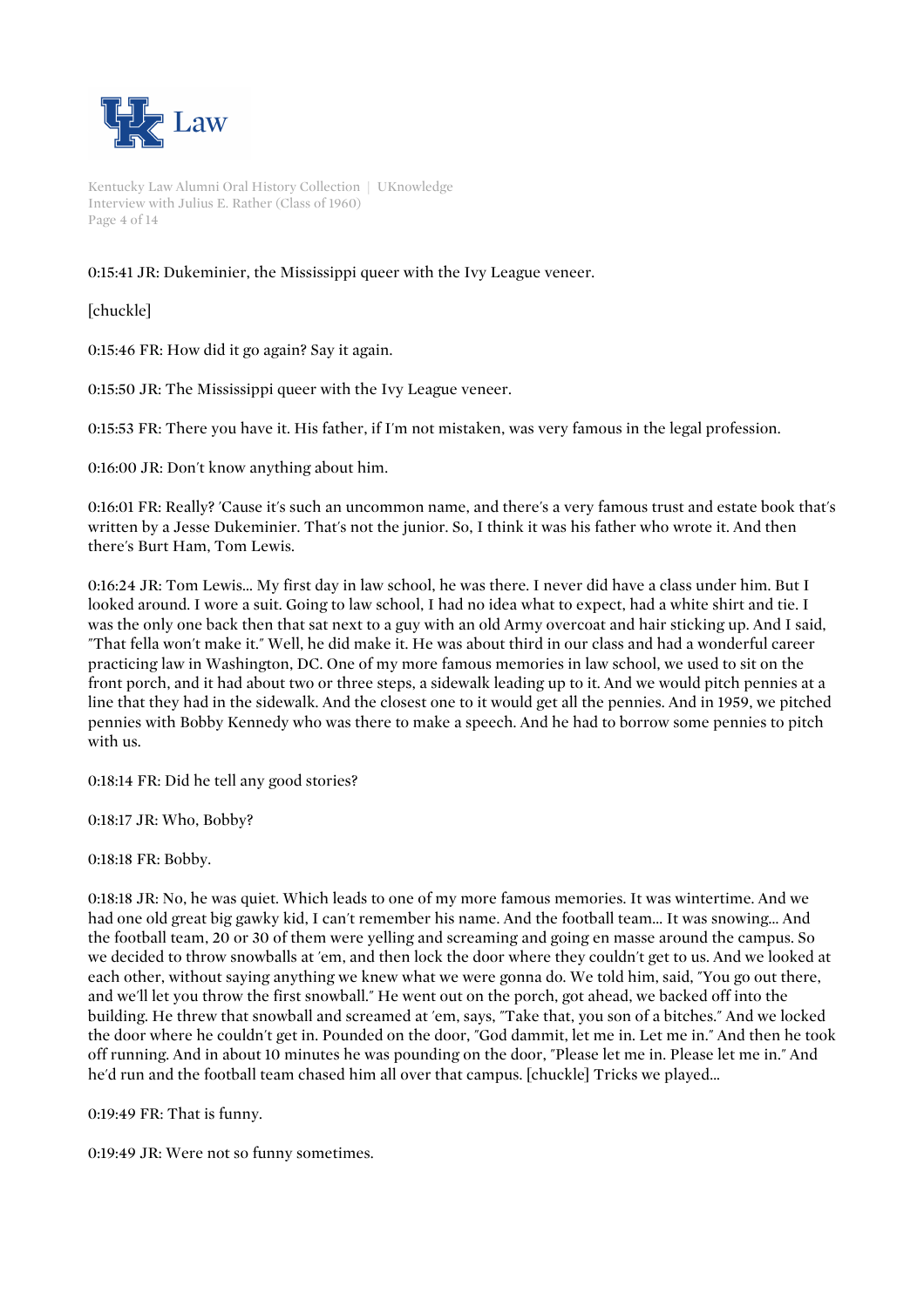

Kentucky Law Alumni Oral History Collection | UKnowledge Interview with Julius E. Rather (Class of 1960) Page 5 of 14

0:19:53 FR: Now, how was the behavior in the classroom itself when you all were in lectures? Did everybody... I assume every... There was... Were there any sort of high jinks or sort of jokes or things that you all passed amongst each other?

0:20:08 JR: No, I don't remember that. It was quiet. We had fellas that would take down and write, keep notes and head down, would not participate. Others would sit with eyes glazed over. We would participate because they'd called on you, "Give that case." And everybody had a series of the cases from the... You could buy from Chicago or some place in Detroit. And they would be... Have the case briefed. I think it was Forrest Cool, if I'm not mistaken. And we'd get together every semester and ride off and get the cases. But they were not well briefed. The question... They'd get the facts and ask the question and discuss it. The question was, "Is there a contract?" Well, that's no help. But it saved you some writing, sometimes.

0:21:44 FR: Was there any one of the faculty members who was particularly good in their lectures?

0:22:00 JR: Ham very seldom asked questions. Oberst would... And he was pretty good at dissecting a case.

[pause]

0:22:27 FR: Was there a subject that you liked the most?

0:22:36 JR: Well, I liked the Criminal Law... And the Constitutional Law, I guess. Those were my two favorite subjects.

0:22:47 FR: So when Roy Moreland... Was he... I think that he was the Criminal Law teacher at the time.

0:22:53 JR: Yeah, quite a character.

0:22:55 FR: That's what I... [chuckle] That's what I've heard. He had a small book that he wrote, correct? On homicide.

0:23:01 JR: Yeah.

0:23:02 FR: Did he teach from that book, I assume?

0:23:05 JR: Yeah, and you had to buy it too.

0:23:10 FR: What were some of the sort of, kind of bizarre character moments about him?

0:23:23 JR: Well, he'd come to class with mismatched socks. He had big belly hanging out... Not buttoned. A tie that was as old as the law school... And if I remember anything about him, it was his ranting and raving. And very seldom would anybody challenge him, because it was understood that when you're given a number on your test, the teacher didn't know who it was. He knew, he exactly knew. And it was wise not to cross him. And that was... The most challenging moments, was when they'd post your grades on the bulletin board. That was... Your heart would stop. Your heart would exactly stop, and you went over to the bulletin board and read your grades.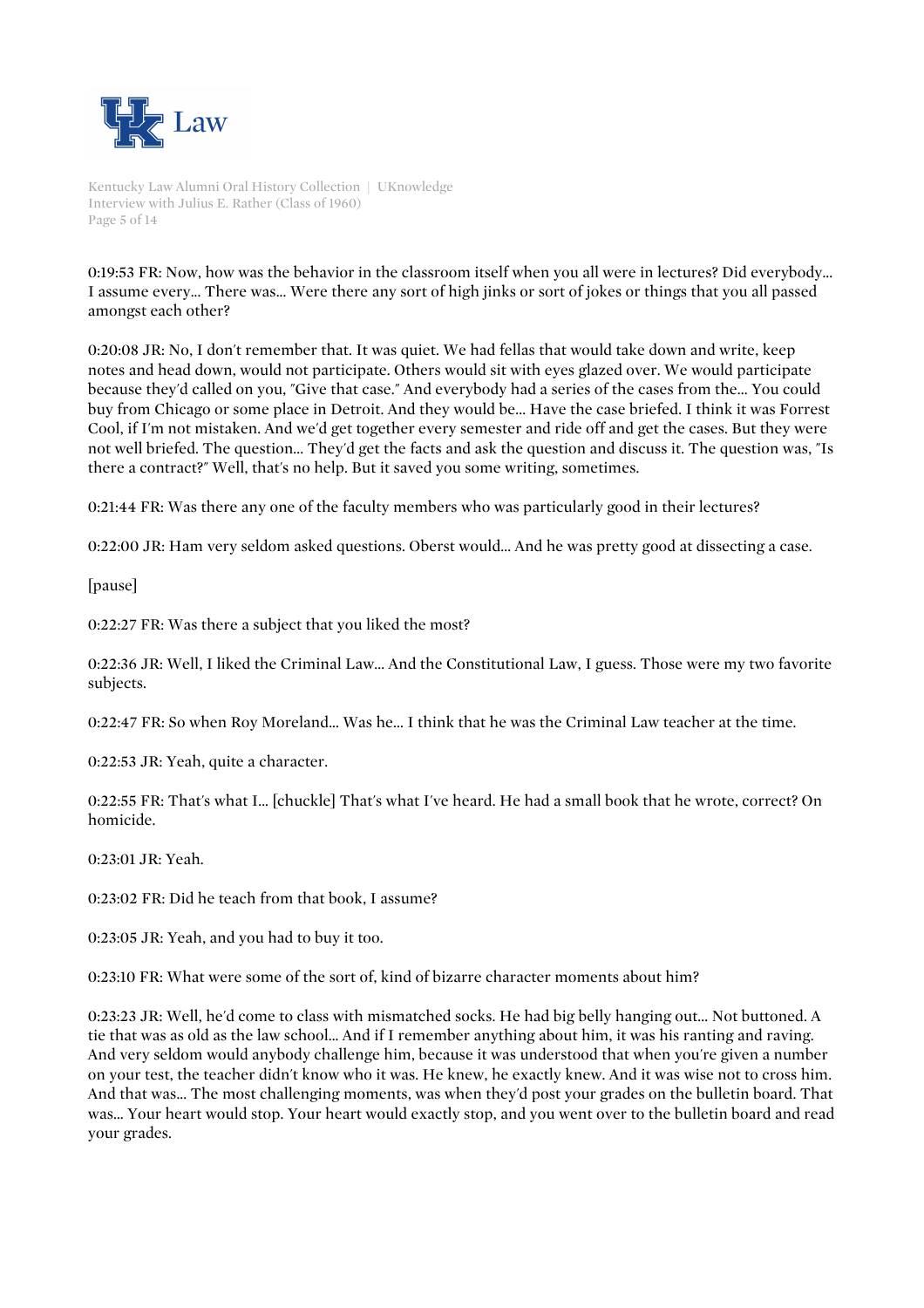

Kentucky Law Alumni Oral History Collection | UKnowledge Interview with Julius E. Rather (Class of 1960) Page 6 of 14

0:24:54 FR: Now, that bulletin board, did they have your name or did they have your number?

0:24:58 JR: Number.

0:25:00 FR: They had your number. But did a bunch of people know who...

 $0.25:02$  JR $\cdot$  Who.

0:25:05 FR: Did the other students know who the other number... No?

0:25:08 JR: No.

0:25:09 FR: But you would go and look for your number?

0:25:12 JR: Yeah. Very little talking. Occasionally it would be, "Oh, shit." Or, "That God damn son of a bitch did it to me." Or, "How could I have just made a C? I wrote a B paper." Comments like that.

0:25:42 FR: Did Roy Moreland ever talk about his World War I service in class?

0:25:46 JR: Yes.

0:25:47 FR: Wow. [chuckle]

0:25:50 JR: And...

[background conversation]

0:26:01 JR: I don't know exactly what he did; I don't know... I think he was overseas, if I remember correctly. Professor Gilliam had been in World War II, and I don't know whether he was in World War I or not.

0:26:36 FR: Did you think that they were fair with their grading, or were you just sort of like, "Meh"?

0:26:41 JR: I got the grades that I deserved. I didn't deserve better grades. The best grade I made was in the Civil Practice, when they had a mock trial. And I did better at that because I'm really a ham bone. And if I'm famous or noted for a trial in Kentucky, it's the Francis Jones Mills trial. He was the State Treasurer, and in Kentucky, you know we elect a State Treasurer, and an Attorney General, and an Auditor, and a Commissioner of Agriculture. He was indicted. The first and, as far as I know, the only state officer ever to be indicted.

0:28:13 FR: When was this?

0:28:15 JR: 1985...

0:28:18 FR: Alright. Ballpark, 1985?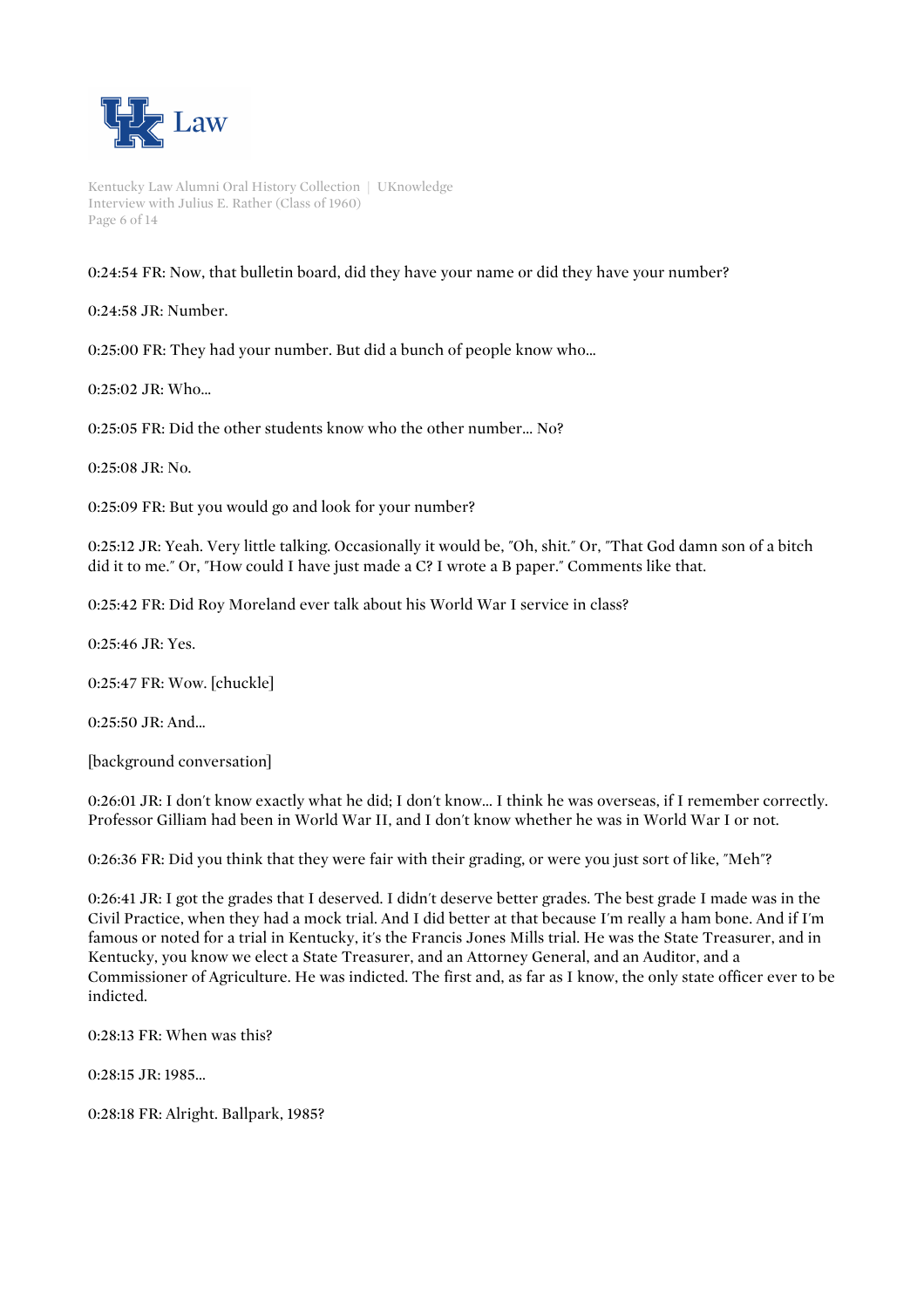

Kentucky Law Alumni Oral History Collection | UKnowledge Interview with Julius E. Rather (Class of 1960) Page 7 of 14

0:28:20 JR: 1985. So I represented her and the deputy. It was televised daily, and it was a six-week trial. Jury was out four and a half days, and if you know how tired you are after a one-day trial. If you ever had a twoday trial, you're completely exhausted. Do it for six weeks sometime. The trial was in Frankfort and I lived here in Lexington, and I'd get up at four o'clock in the morning, and prepare to drive to Frankfort. At the end of the day I'd come back and need more preparation, and I'd try to get to bed by 11:00. It wore me out like anything, and I've worked construction work in the summertime. But I won the case. The very first words out of my mouth... Had a full courtroom, 'cause it was a noteworthy trial. She was indicted on 38 counts of misfeasance, malfeasance, nonfeasance.

0:30:01 JR: We were giving our opening statements. The courtroom was filled, the jury box faced the judge. The judge was up in an alcove, had double doors behind the judge. It's an old courtroom. So he said, "Mr. Rather?" I get up. About that time, the doors opened up behind the judge and two old women came out, and said, "Is this the clerk's office?" Well, you can imagine how it did to your concentration. And he got up and talked to 'em, told 'em where to go, sits down, says, "Mr. Rather?" I wait a good 30 seconds. Nobody's saying anything, everybody iss... I finally turn around to the judge, and said, "Judge, I forgot where I was at." Well, it broke up the jury, broke up the whole courtroom. Everybody laughed, pounded their knees, it's the funniest thing they've ever heard. But a laughing jury won't convict. A laughing jury won't convict. I always say that I won the case on the very first words out of my mouth.

#### 0:31:30 FR: That's good.

0:31:31 JR: But... It also showed what a moral character I was. And I regret it, in a way. It showed I was a moral character. Francis Jones Mills got in trouble, 'cause she's using her employees in her campaigns, and taking 'em out of work, and making 'em do campaign work. And I'm smoking a cigarette at lunch time, everybody's going into the courtroom, and I look up, and there's the Chief Justice of the Kentucky Supreme Court with his... John Scott, Clerk of the Supreme Court, trotting along behind him with an armload of campaign posters. He's campaigning, and I said, "God damn, I'll win this case, I'll get his summons, and have his ass in court." So I went running and got to the clerk's office and stopped.

0:32:49 JR: My legs wouldn't move. Do I really want to summons the Chief Justice of the Kentucky Supreme Court? Do I? And my legs are trembling, and I just couldn't make myself do it. I couldn't make myself do it, and he was a personal friend of mine. John Scott was a personal friend. And a stronger person than me would have got a summons. Of course, to prove that everybody in Frankfort was doing what Francis Jones Mills was doing. I got a summons for the Lieutenant Governor, the Attorney General, the Auditor, all of the public officials, and they came to court screaming and yelling and carrying on, but they worked the court pretty good and didn't have to testify, but I always wonder what would have happened if I had done it.

0:34:07 FR: Would you... I wanna go back to when you were working at the law school for the library. About how big was the library? 'Cause I just had no sense of that building.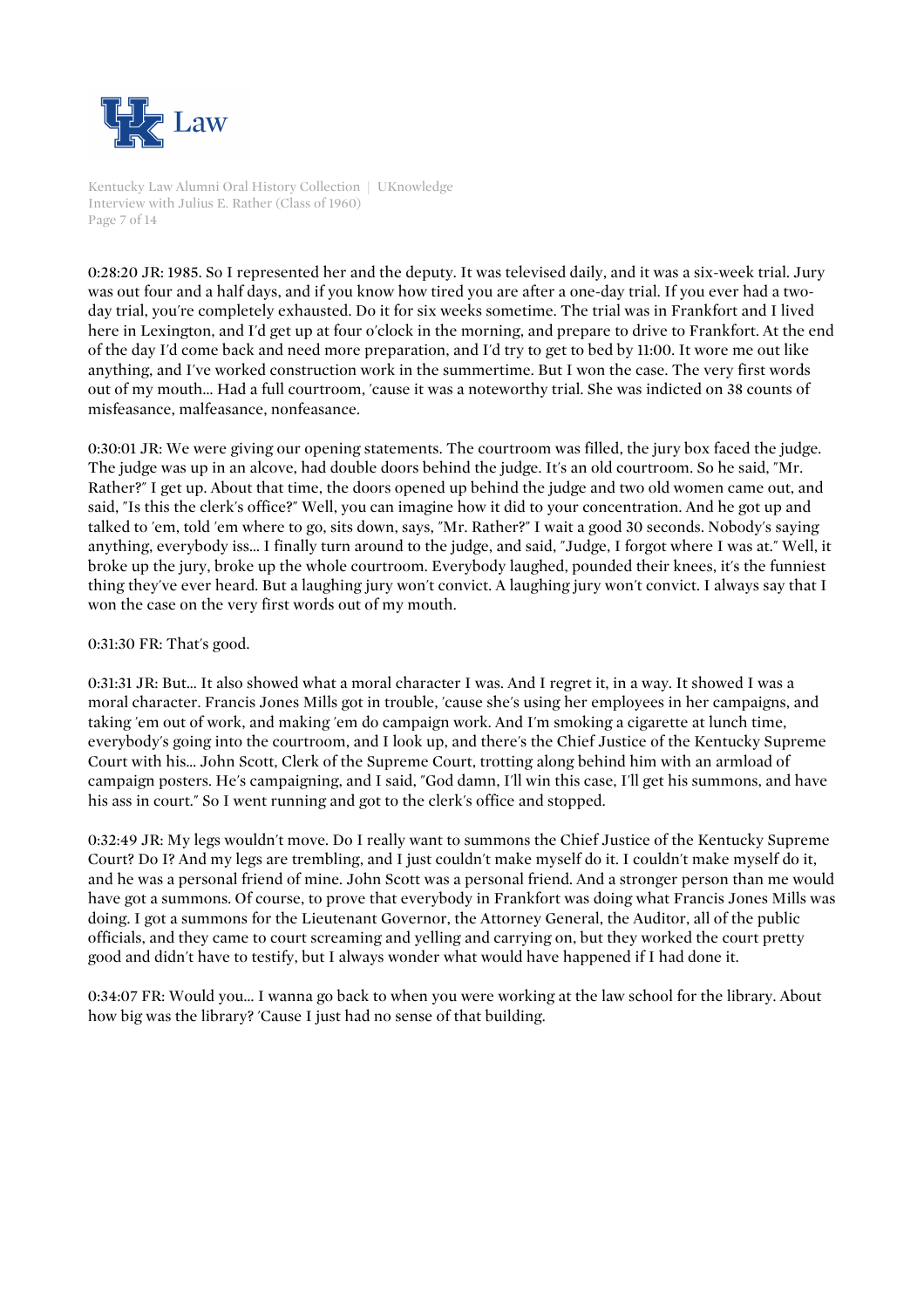

Kentucky Law Alumni Oral History Collection | UKnowledge Interview with Julius E. Rather (Class of 1960) Page 8 of 14

0:34:23 JR: Well, the library itself was about the size of this office floor plan back to the way you entered in both sides. That was about the size of where you studied. It had volumes along the walls, back behind, they had stacks, maybe five or six stacks. Wasn't the biggest law library. Had some additional stacks. Of course... I had a key to the library, I worked there. And it would open on Sunday afternoon at 1:00, but there was people that love to study all the time, so they came to me, since I had the key, and wanted to go Sunday morning. [chuckle] Yes. I was the big man. I had the key. And I'd let 'em in, and that went on for a couple of months. One Sunday, I opened the door, and the lights were off, and I was going back through the stacks, and an arm came out and grabbed me, and said, "Mr, Rather." Ms. Dorothy Salmon turned us in to Dean Matthews. Turned me in to Dean Matthews. And met with him. And he could hardly keep a grin off his face. What can you say about students that so...

0:36:21 FR: Wanna study?

0:36:22 JR: Who wanna study on Sunday morning? And he said, "You're gonna have to stop it." And he sorta grins, and shakes his head and said, "We need to keep peace with everybody and I'd appreciate it if you'd stop it." So that stopped it. But my heart stopped when that arm come out, that "Mr Rather." She had a low voice. [chuckle]

0:36:57 FR: And what was your job? What did she hire you to do? Just work the desk at night? Or...

0:37:02 JR: Well, work the desk, it had a little desk between the big room and the stacks. And if they wanted a book, they'd come tell you, and you'd go get it. And I worked one summer... And I forgot what I did, but I worked all summer, worked all day and got paid for it. I think she told me she had a budget, and she needed to spend... Not turn a penny back on the budget because next year's budget would be a little bit more. You know how that works.

0:37:48 FR: I do.

0:37:48 JR: I suppose?

0:37:49 FR: Yeah.

0:37:55 JR: Worked... That's the same time I was working at the faculty club.

0:38:02 FR: So the faculty club was a dining room?

0:38:06 JR: It was in a big house next to Lafferty Hall. And the faculty club had turned the living room into a dining room. They didn't have a big crowd to take there. Food was terrible. And it would be three or four students that would wait on tables. And it's... Running the faculty club, I got to choose who got to eat. And nobody had any money. It was a prized possession. And they had a pool table upstairs. They had a bedroom I slept in. And occasionally we'd play pool.

0:39:10 FR: And did the faculty members at the law school eat there?

0:39:18 JR: I don't remember them ever doing that.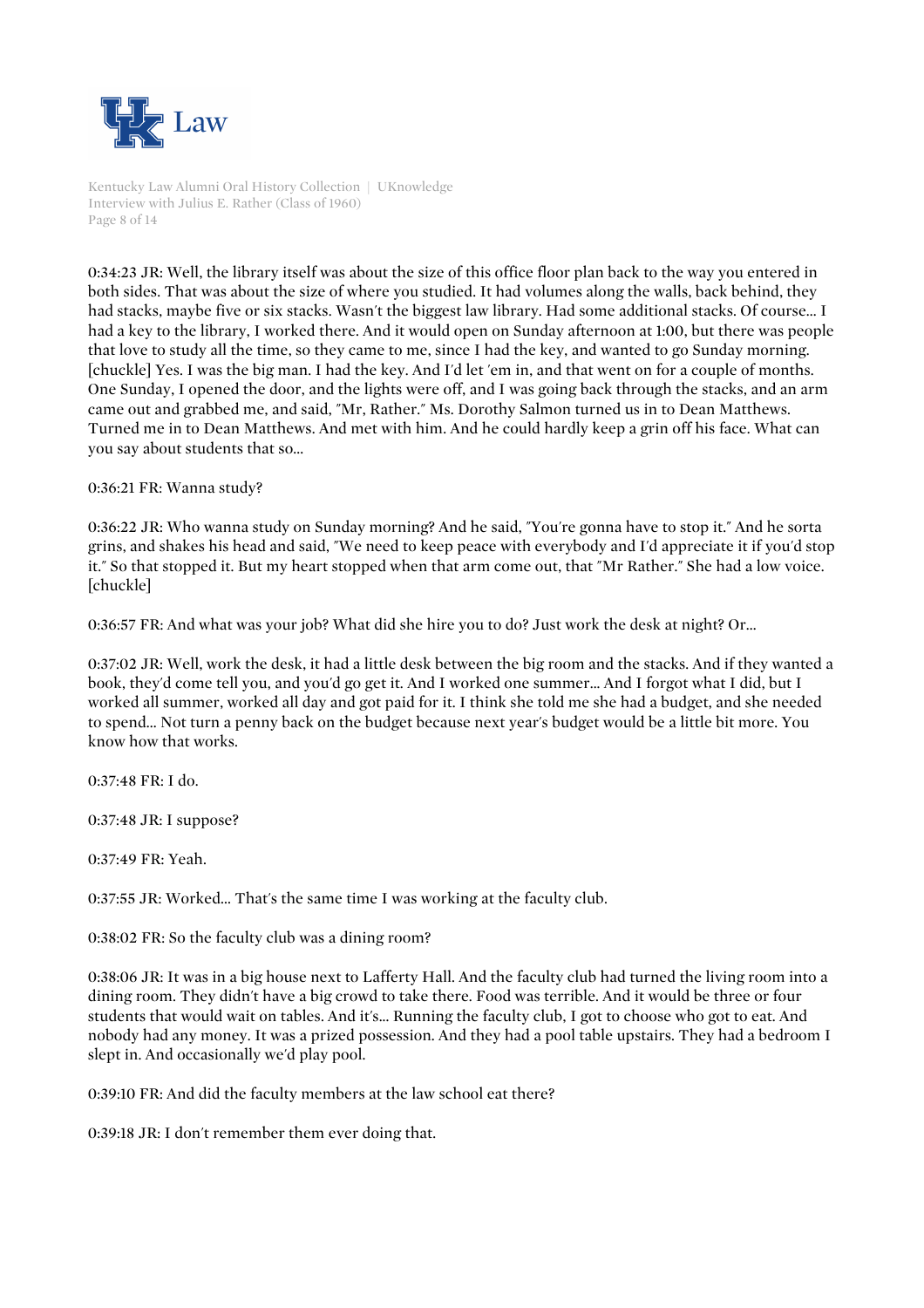

Kentucky Law Alumni Oral History Collection | UKnowledge Interview with Julius E. Rather (Class of 1960) Page 9 of 14

# 0:39:22 FR: So, it was faculty members from other departments who would come there?

0:39:26 JR: From all over the whole university.

0:39:30 FR: I wonder where law's faculty went? They just ate at their desks maybe?

0:39:37 JR: Maybe there or at the Student Union building. It had a cafeteria. My first year in law school, I lived on Maxwelton Court, up by the College of the Bible. Had two fellas that worked at the Student Union building, and they'd come back every night with their pockets full of fried chicken, biscuits, milk, and we'd put the milk outside and wind it, keep it cold, and they got a little bit too rambunctious, started stealing more and more food. They finally got fired. If nothing else, because of their greasy pockets. And...

0:40:47 FR: So those were your roommates in law school?

0:40:51 JR: Yeah. My room cost... First room cost \$12 a month. My senior year, I lived in an attic. I was working three jobs, and you couldn't stand up straight in it. And I was forever forgetting that, but jumping up and "BAM," knocking my ass off. In the winter time, I depended on them keeping the door open up to the attic, so I could get some heat, otherwise I'd freeze my ass off. And they had one guy, John Collace, law student, forever shut that door. Finally, I lost my temper, grabbed him, and put him up against the wall, and told him I was gonna kill him if he shut that door again, and I meant it.

0:42:07 JR: I meant it and he knew I meant it, and John Collace later was a famous disbarment. He was disbarred, and he finally sued the members of the old Court of Appeals. I don't know... I was president of the local bar association, and it got out that he was gonna sue me too. He must have remembered that incident, because I sent word back to him if he sued me I'd wind up breaking both his arms and both his legs, and I meant it, so he didn't sue me. [chuckle] But he's the first disbarment. Back then the local bar association would basically initiate disbarment proceedings.

0:43:31 FR: In essence you took care of you own in a way?

0:43:33 JR: Yeah, we took care of our own.

0:43:35 FR: And so...

0:43:36 JR: We knew when a good guy made a mistake, and knew the bad ones.

0:43:41 FR: Yeah. So what was he disbarred for?

0:43:49 JR: I don't know how he did it, but he'd get some poor people in and charge them \$7,500 for something and never do it. He's forever charging and getting money. I can hardly get \$150 for a divorce case, and here he's getting \$7,500 for it. I don't know how he could do it. And he had all these cases when he was finally disbarred, and the cases, the bar association and the courts, our local court, or judges only. This was the Circuit Court decided that we would get volunteers to take over the cases and finish them at no cost. And I was sorta in charge of getting... The Court would say, "We need two lawyers and these are the cases." Well I'd call around and convincing lawyers to take the case and finish it up, and we finished up 50 or 60 cases that way. It earned me a Henry T. Duncan award that year. Plaque on the wall.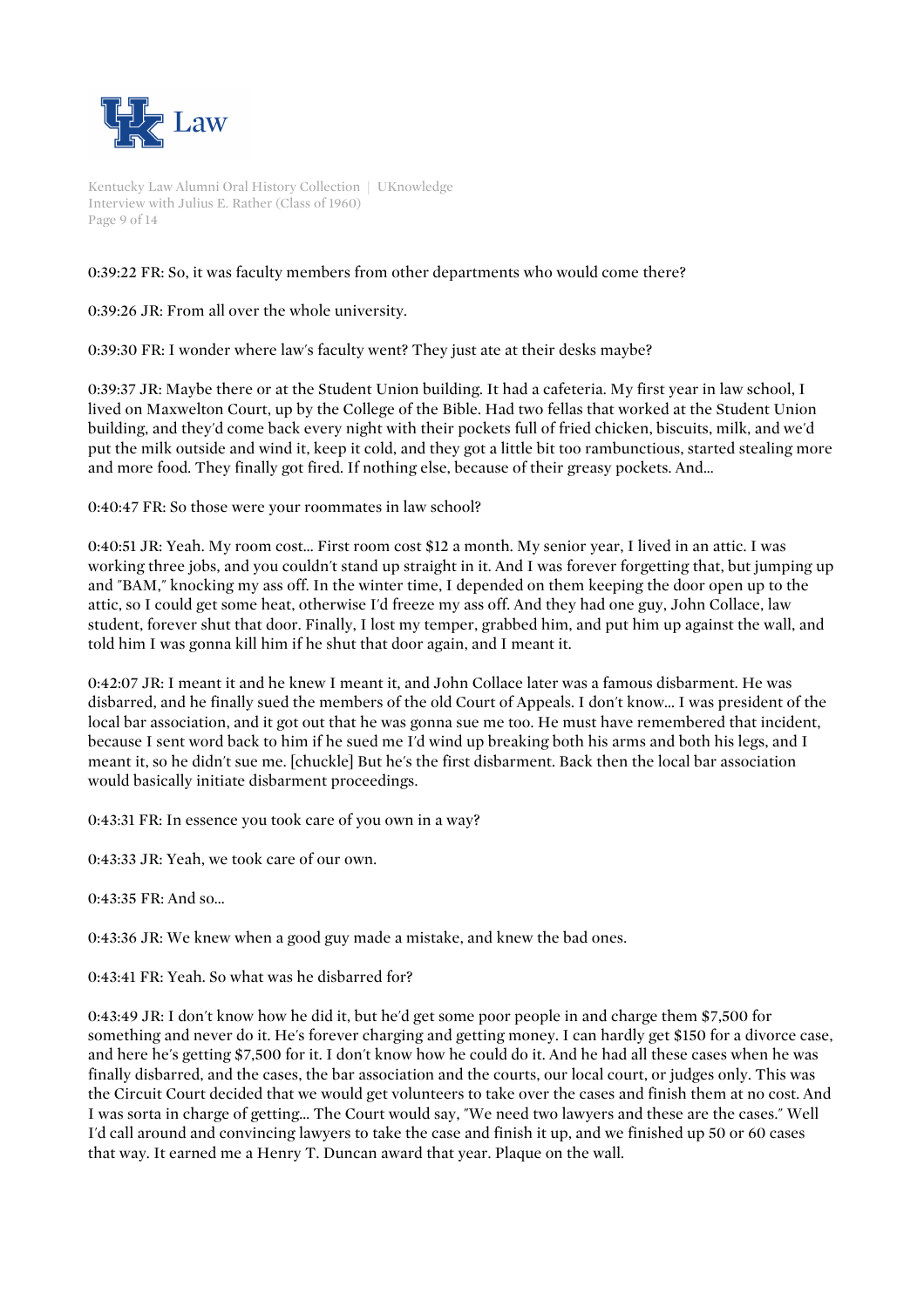

Kentucky Law Alumni Oral History Collection | UKnowledge Interview with Julius E. Rather (Class of 1960) Page 10 of 14

## [pause]

0:45:31 FR: So could you, as far as the classmates that you were with, you had mentioned the sort of John Y. Brown story of him sort of just coming to that test and that sort of... Were there classmates of yours that were really impressive to you? That always just "wowed" you with how amazing they were?

0:45:55 JR: Well, John Bonderant was the number one student, he made all A's. I understand he finally made a B, and he and his brother and his daddy came to talk to the professor that gave him a B, and...

0:46:13 FR: And that sort of thing still kinda happens. [chuckle]

0:46:16 JR: Yeah.

[pause]

0:46:34 JR: Impressive is not the right word for the students that I was with. I really loved them all, and I think they all loved each other, we were very close. I should've brought that picture of the... Maybe you don't want it, I don't know.

0:46:53 FR: Oh, I would love to see that, yeah.

0:46:56 JR: We all went out and bought us a bowler... We had a bowler hat, and we turned out a pretty good class, we turned out a federal judge, Emmett Wilhoite. Charles English was the leader in the Bar Association, President of the Bar Association, his son was president. A District Court Judge... Several Circuit Court Judges.

0:47:55 FR: At the kind of end of it all, do you remember the graduation program?

0:48:05 JR: Yes, because I only had one pair of clean socks. They were red, and my pants were short, and I was probably the only graduate that you could really see with red socks while going up there and getting my... But I was so happy to graduate. And back then, you took the exam in the old House of the Representatives, three days of essay questions. They didn't have air conditioning. It was done in July. Hot. People would tie handkerchiefs around their head to keep the sweat from messing up your papers and everything. And announcements were reserved... Results were announced in September, but they always came out in a Courier-Journal. And I was living in Bowling Green, the truck from Louisville brought the papers to Bowling Green, but it arrived at four o'clock. Well, I was down there waiting for the truck, and for three or four days. My hand was shaking so hard when I raised up the paper and I saw my name.

## [pause]

0:50:04 JR: I went home, woke up my mother, and both of us cried. Maybe my emotions get too much for me, but I stayed in school when probably I shouldn't have. No money... But I was determined that someday my picture would go up on the plaque that said "Class of 1960". And it did, because I was not... Sort of below an average student.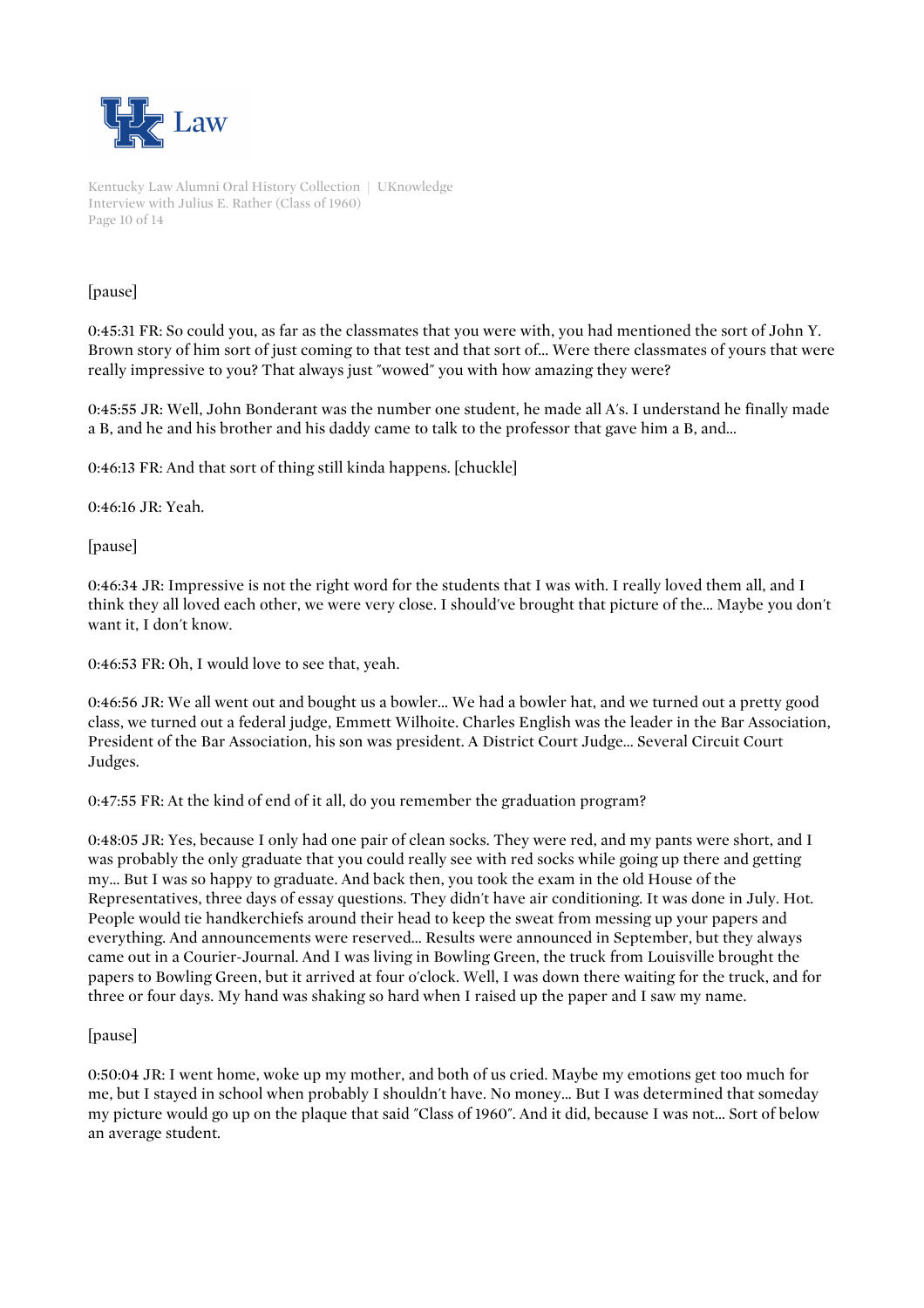

Kentucky Law Alumni Oral History Collection | UKnowledge Interview with Julius E. Rather (Class of 1960) Page 11 of 14

0:51:39 FR: You found the results from the bar, and did you start practice there in Bowling Green, or did you...

0:51:44 JR: I started as a law clerk on the Court of Appeals.

0:51:47 FR: That's right, on the Court of Appeals, which at the time was the Supreme Court of Kentucky?

0:51:52 JR: Yeah.

0:51:52 FR: Yeah. It was the highest court of...

0:51:55 JR: Yeah, the highest court.

0:51:57 FR: And so, you clerked for one year.

0:51:58 JR: One year, and then there was a vacancy, Wendell Ford was in the Governor Combs' office, and he was gonna go back to Owensboro and start his political career. Well, they moved Ed Faucette into his job, but that's a vacancy for a legal assistant. Back then, Governor Combs only had... There's a picture of me with Governor Combs, one, two, three, four, five. He only had a staff of six guys at least in there. And the Court of Appeals, which Combs had been on before he became governor, they recommended me, and I don't know why they did, but they did, and so I went down and talked to him, and in about a week, he called me back. And he talked with the mountain twang. I don't know if you've ever heard Governor Combs make a speech, or no?

0:53:30 FR: No, I haven't heard, no.

0:53:32 JR: Okay. I went down, he says, "Well, we will try it. If you don't like it, you tell me, and if I don't like it, I'll tell you." And back then, on the Court of Appeals, I was only making \$396 a month. Secretaries made \$400. And so I started off at \$7,500 a year. Well that was more money than God made, And finally, when I left, I was making 10 grand a year. More money than anything...

0:54:26 FR: How did you view the legal profession? I would to hear about your vision of the legal profession when you were in law school and then how it sort of evolved over time. Did you have a certain vision of what lawyers were like when you were in law school, and then sort of how did that line with reality?

0:54:49 JR: Well, you thought of the legal profession when you're in law school as sort of gods. They had made it. They were pillars of the community. And when you first started practicing, you soon found out that they drank, they chased women, caught 'em too often. You got caught too often. And you got a taste of reality. You soon decided which ones in the bar were the old farts. They should have quit practicing years ago. Which were good lawyers and which were bad ones. Which ones, you wondered, how they ever got through law school. And some of 'em to this day I've wondered, "How in the hell did they get ever get out of law school?"

0:56:34 FR: You had mentioned the parties that you all used to go to in law school and sort of you had mentioned with Whiskey Dick Gilliam...

0:56:46 JR: Yeah.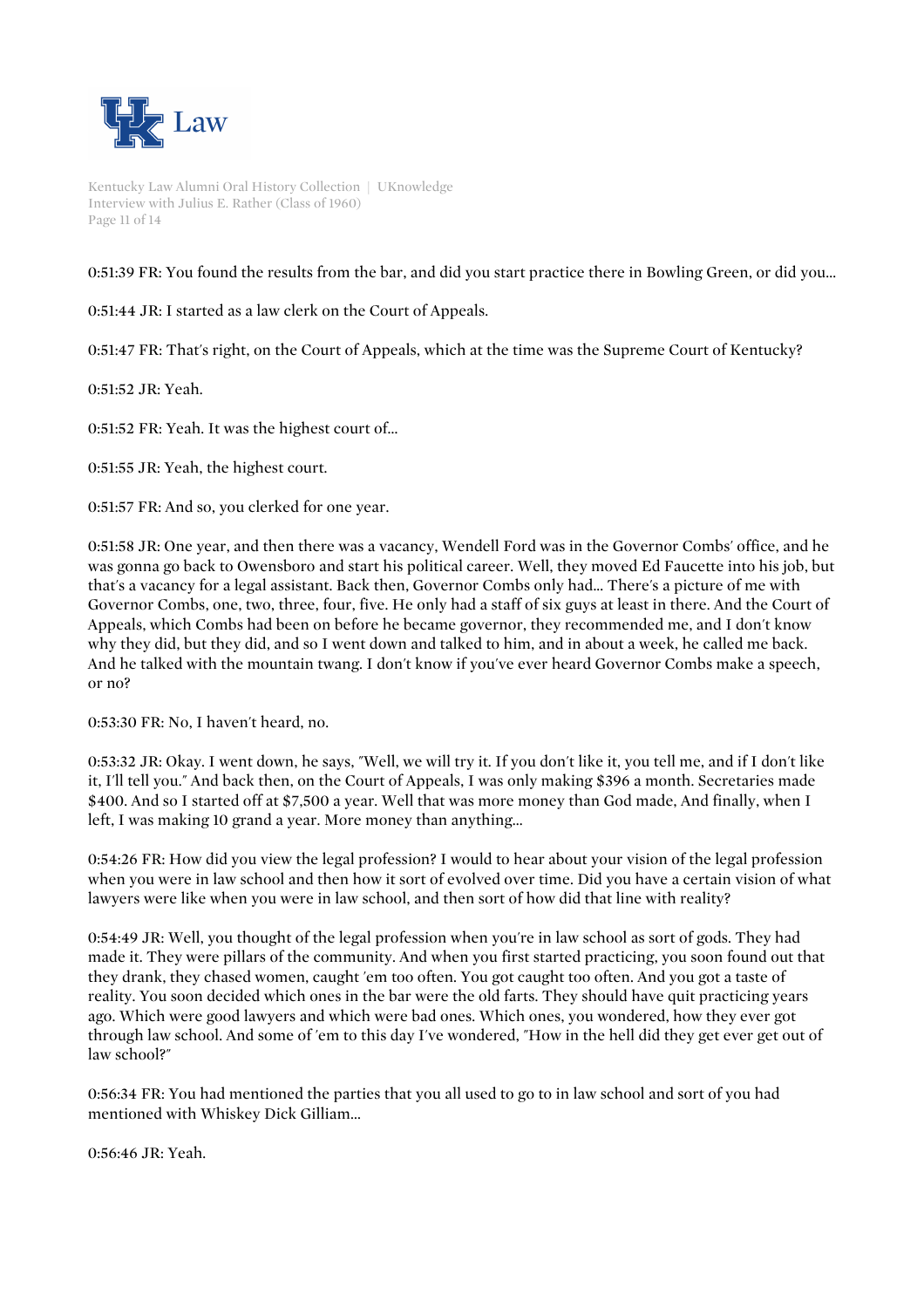

Kentucky Law Alumni Oral History Collection | UKnowledge Interview with Julius E. Rather (Class of 1960) Page 12 of 14

# 0:56:47 FR: Where were the parties held? Who would throw 'em?

0:56:51 JR: There were two legal fraternities. I forget what their names were.

0:57:02 FR: Did they have houses on campus?

0:57:04 JR: No, they didn't have houses, they were honorary memberships. And each one of them would throw a party at the beginning of the year. And maybe one other before the year was over. And we'd go out to bars and they would turn into drunken brawls. Pretty bad. I remember one, they just figured they could do anything and I remember once, there was a group of five or six sitting there talking, all of a sudden they spread 'cause one of them had unzipped his pants, took his pecker out, and was pissing on the floor. And as soon as he's through, he zips himself up and the crowd would come back again. [laughter] And they would leave. There never was a fight with the... There would be a lot of people there with dates, so we started dancing and they took umbrage, and there was all these words but no fights.

0:58:48 FR: So that's a couple of times a year you'd have those parties. Did you all have any sort of regular Friday night or Saturday night place that you all would all go to, or a couple of you would go to sort of drink and relax and kick it?

0:59:00 JR: No, 'cause nobody had any money and I didn't have any money.

0:59:07 FR: Yeah.

0:59:16 JR: I didn't have any money for liquor. I didn't have any money for beer. I didn't have enough money for a date. Although, I was a houseboy and met this girl and wanted to date her, but the houseboys couldn't date, so I quit and I wound up marrying her. We didn't go out, we didn't date, we didn't see a movie, we'd sit around her sorority house... That's all I could afford. I really, really didn't have any money. And I was envious of the ones that did, but I don't remember them going out though. Friday night, we'd still be at the law school. Football games, I helped sell programs. I could make \$12, \$14. And \$12, \$14 was a ton of money for me. A ton of money.

1:00:46 JR: Everybody in the house that I lived in, once a week, we'd take our clothes to Annie's We Wash. And they had a sack they gave everybody, and you could take a sack over and get it done for \$1. Well, we would spend two hours cramming clothes into that sack. And if there was a crease in it, that meant that it wasn't full, and we would cram more clothes in. And I got maybe one haircut a year. I didn't have any money. I would love to have gone through school and had an apartment and a car. But probably, I would've flunked out.

1:01:49 FR: Yeah, the distractions of it.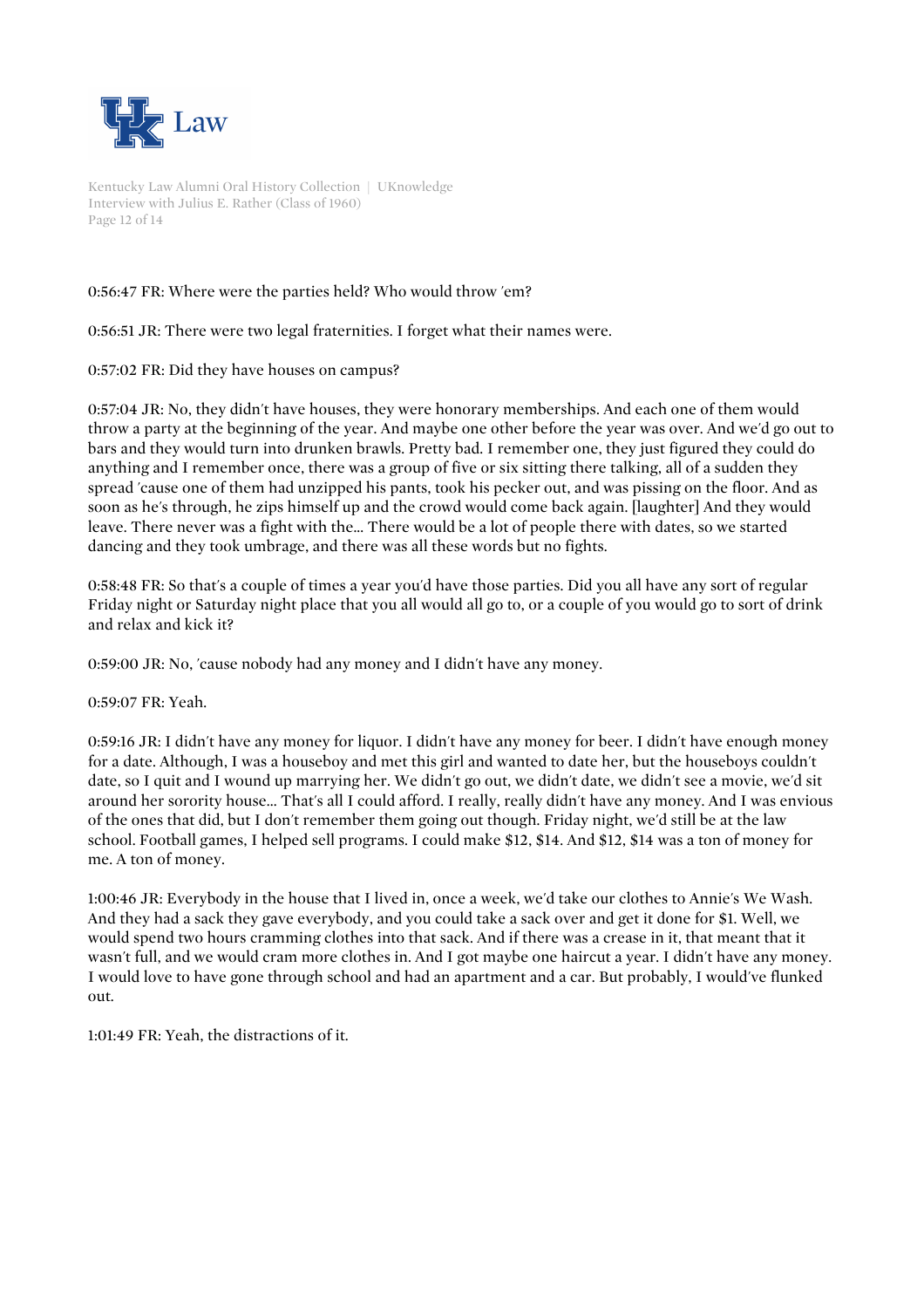

Kentucky Law Alumni Oral History Collection | UKnowledge Interview with Julius E. Rather (Class of 1960) Page 13 of 14

1:01:52 JR: And I don't understand it. I was sitting down behind the courthouse. I'm on a cane now. I'll probably be in a walker before the year's out. I'm on the walker most the time. But anyway. I was sitting down behind the courthouse, and met a young lawyer, and I got to talking to him. And I was curious. I said, "How much do you owe?" And the young guy says "100,000." And I can't believe it. \$100,000 that they spend that they get... And they only take about the top 10 or 12, and the rest of 'em can't pay that back. But they all have an apartment. They've got a car. They go out on Friday and Saturday nights, eat out. Of course, they're gonna owe \$100,000.

1:02:58 FR: I think some people's relationship with finances are sort of not in sync with reality sometimes.

1:03:07 JR: Well, no, it's not reality. They don't sit down and say "How much am I gonna earn when I graduate?" I wouldn't go back to law school. I couldn't pass the bar exam today. I couldn't pass the bar exam. But I think I'd be a teacher.

1:03:40 FR: I think we're about near the kind of end. I just wanted to wrap up with a question about what you think the College of Law sort of has meant for you over your years in your practice, and also what the College of Law has meant for the community?

1:03:58 JR: Well, it's meant everything for me. I worked one summer in construction, running the Georgia buggy. That's a wheelbarrow. And at the end of the summer, I'd saved \$18. It only pays 75 cents an hour. I don't know if it paid that much. But in law school, the jobs I had only paid 50 cents an hour. But it meant everything to me, my life. When you get to thinking of my life of ease, 'cause the only thing I'm exercising is my mind.

1:04:54 JR: But I think we've got, probably in Kentucky, one law school too many. But that's Louie Nunn's fault, for establishing Northern Kentucky when we didn't need it. But, we've got a Circuit Judge here in Lexington that drove back and forth, graduated, used to practice in his office with Tom Clark. What it means to the community, I don't think the community knows the law schools there.

## [pause]

1:05:46 JR: It's not influential in the community because none of the professors will step out and take a case that affects the community and that's, to me, the only way that you're gonna effect the community is to establish a precedent, take a murder case for the defendant. So I really don't... You can wipe UK Law School of the map and the people wouldn't miss it. It might be harsh terms, but that's what I think.

1:06:34 FR: So you think that there should just... One way to improve that, if we decide that that's a priority, is to be engaged in that manner, in doing occasional practice?

1:06:48 JR: Yeah, because the professors are teaching students, students go out, practice, and then become maybe professors. But that doesn't have any influence in the communities. A classroom with 50 students is not affecting the community any.

1:07:16 FR: Alright. Well I wanted to know if there's anything else that you would like to add before we come to a close?